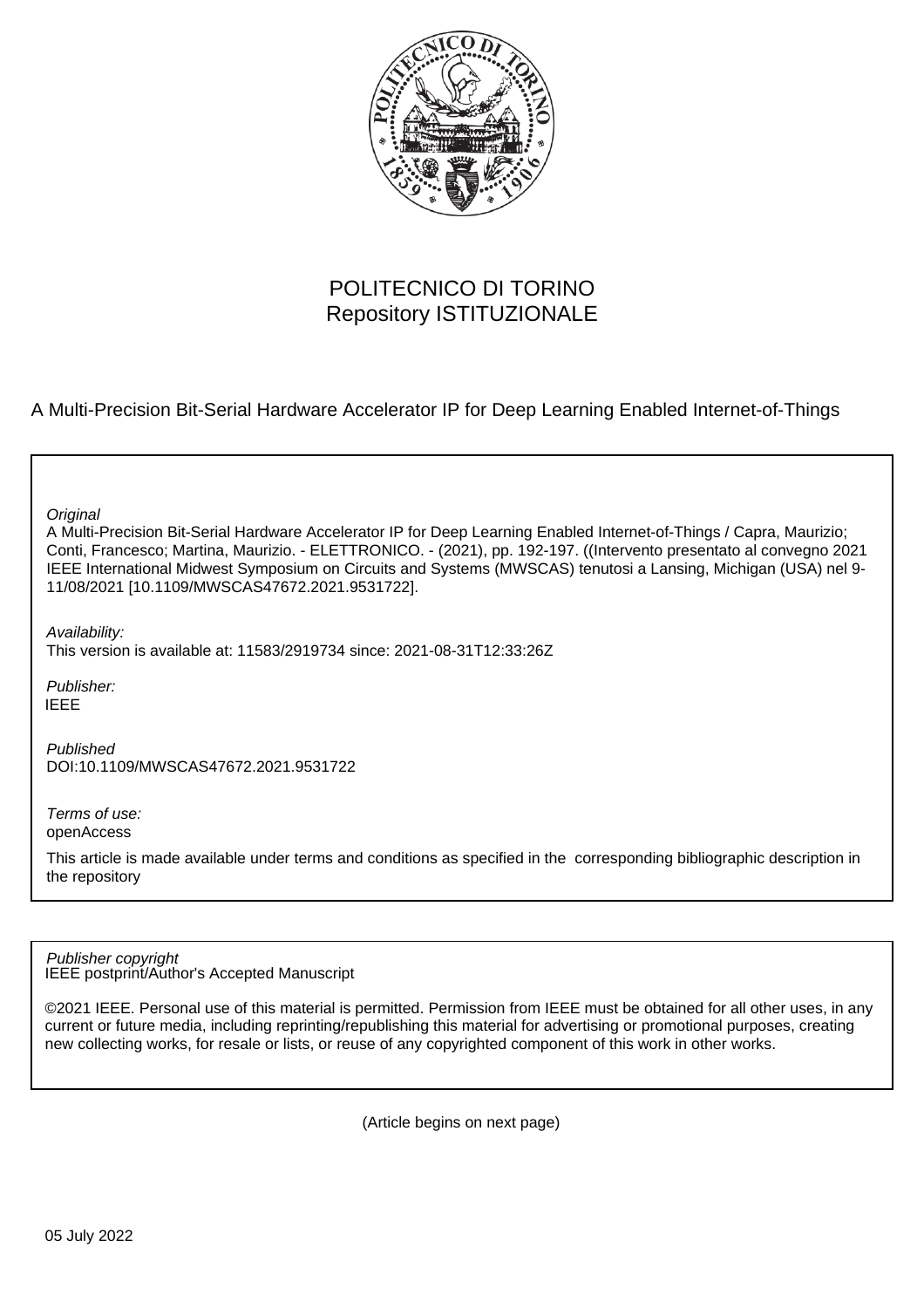# A Multi-Precision Bit-Serial Hardware Accelerator IP for Deep Learning Enabled Internet-of-Things

Maurizio Capra<sup>∗</sup> , Francesco Conti† , Maurizio Martina<sup>∗</sup>

<sup>∗</sup>Department of Electronics and Telecommunication (DET) *Politecnico di Torino,* Turin, Italy, Email: name.surname@polito.it †Energy-Efficient Embedded Systems Laboratory, *University of Bologna*, Bologna, Italy

*Abstract*—Deep Neural Networks (DNNs) computation-hungry algorithms demand hardware platforms capable of meeting rigid power and timing requirements. We introduce the Serial-MAC-engine (SMACengine), a fully-digital hardware accelerator for inference of quantized DNNs suitable for integration in a heterogeneous System-on-Chip (SoC). The accelerator is completely embedded in the form of a Hardware Processing Engine (HWPE) in the PULPissimo platform, a RISCV-based programmable architecture that targets the computational requirements of IoT applications. The SMAC-engine supports configurable precision for both weights (8/6/4 bits) and activations (8/4 bits), with scalable performance. Results in 65 nm technology demonstrate that the serial-MAC approach enables the accelerator to achieve a maximum throughput of 14.28 GMAC/s, consuming  $0.58$  pJ/MAC @ 1.0 V when operating at a precision of 4 bits for weights and 8 bits for activations.

*Index Terms*—VLSI, hardware accelerator, Deep Learning, energy efficiency, bit-serial, DNN, CNN, low power

## I. INTRODUCTION

Today, Artificial Intelligence (AI) is increasingly permeating many aspects of our society, gaining attention and unleashing powerful applications that go beyond all expectations from just a few years ago. Deep Learning (DL) enables a large variety of ad-hoc brain-inspired applications such as image and speech recognition [1] [2], object detection and segmentation [3] or financial forecast [4]. Even if Deep Learning has a high computational cost with respect to conventional Machine Learning (ML), it has strongly emerged in recent years. The reason why DL is taking off compared to traditional ML lies in its capability to process and take advantage of a huge amount of data. Despite the data availability increase, ML has no significant performance-enhancing, while the counterpart can exploit its deep layer design to boost the task outcome performance. Moreover, the continuous digitization concerning the reality surrounding us produces an outstanding amount of information from which the DL can draw and thrive tirelessly. However, such remarkable accomplishment comes at a cost represented by the fact that constant data stream combined with challenging algorithms make DL applications computation-hungry. This problematic landscape poses an obstacle for the Internet-of-Things (IoT) future development since many of its constituent smart nodes have limited resources. Edge computing intervenes by cutting off the need for data transmission and broad bandwidth by pushing the analytic part from servers to sensors and portable devices, encouraging the integration of accelerators next to the data sources.

In this scenario, the call for suitable architectures able to tackle both computation and power demands arises. Hardware accelerators can play an essential role in enabling the deployment of intense inference sessions on Application Specific Integrated Circuit (ASIC)-scale devices [5]. Software and hardware co-design techniques are heavily employed to cut off Deep Neural Networks (DNNs) complexity, along with the energy required per operation such as quantization [6]. In addition, architectural strategies exploit the data spatial locality of the DNN to reuse activations or weights. Consequently, this reduces the required memory bandwidth and leads to stationary Datapaths (DPs).

In this work, we present the Serial-MAC-engine (SMAC-engine), a 65 nm hardware accelerator with wide flexible parallelism that targets quantized DNNs: 8 or 4 bits for activations and 8, 6, or 4 bits for weights (considered the standard in the inference at the edge [7]). The main contributions of this paper are:

- A parametric DP easy to be adapted to any dataflow. In this case, an input/output stationary DP in which activations are shared and reused, dedicating the whole available memory bandwidth to the weights loading process.
- The serial attitude allows scaling between the various parallelisms, reaching almost 100% of the hardware utilization, w.r.t. parallel solutions. The consumption of 0.58 pJ/MAC only makes the power budget of the order of mW, suitable for IoT.
- The proposed solution is equipped with a memory-based interface and integrated into a heterogeneous System-on-Chip (SoC), like PULPissimo [8], in which one or many cores can orchestrate the processing of the data directly coming from the sensors.
- This work is entirely open-source available at [9].

In Section II, we introduce the most promising work found in the literature. Section III describes the architectural features and the design choices from the basic block up to the final integrated engine. In Section IV, performance concerning frequency and synthesis are outlined in detail (see Table I) as well as the validation performed on popular DNN topologies (VGG16 [10] and SqueezeNet [11]). Finally, Section V sums up the work and suggests some future developments.

#### II. RELATED WORK

During the last years, many efforts have been lavished to produce cutting-edge hardware. Computation-hungry DL applications combined with IoT expansion have started the race for the edge computing development. This last offers a tradeoff among several factors, such as performance, accuracy, and power consumption. The main bottleneck for energy is the continuous stream of data coming from the memory as an effect of DNN algorithms greed for activations and weights. Based on this assumption, two main possible solutions can be adopted (often used together): to reduce either the amount (pruning [20]) or bitwidth (quantization [21] [22]) of data and to reduce the data movements across the architecture [5]. Quantization allows cutting down the bit-precision of activations and weights, reducing the memory and computational complexity enormously. Concerning such techniques, several software approaches tried to provide efficient libraries to boost quantized DNN process over microcontroller unit architectures such as CMSIS-NN [12] and PULP-NN [13]. Despite both of them being oriented towards maximizing the overall performance but minimizing the memory footprint, CMSIS-NN targets the Arm Cortex-M processors, while PULP-NN (based on the previous one) targets the PULP SoCs [23] [8] [24].

To better exploit quantization, new bit-serial architectures have been proposed like UNPU [17], Stripes [18], and Loom [19]. These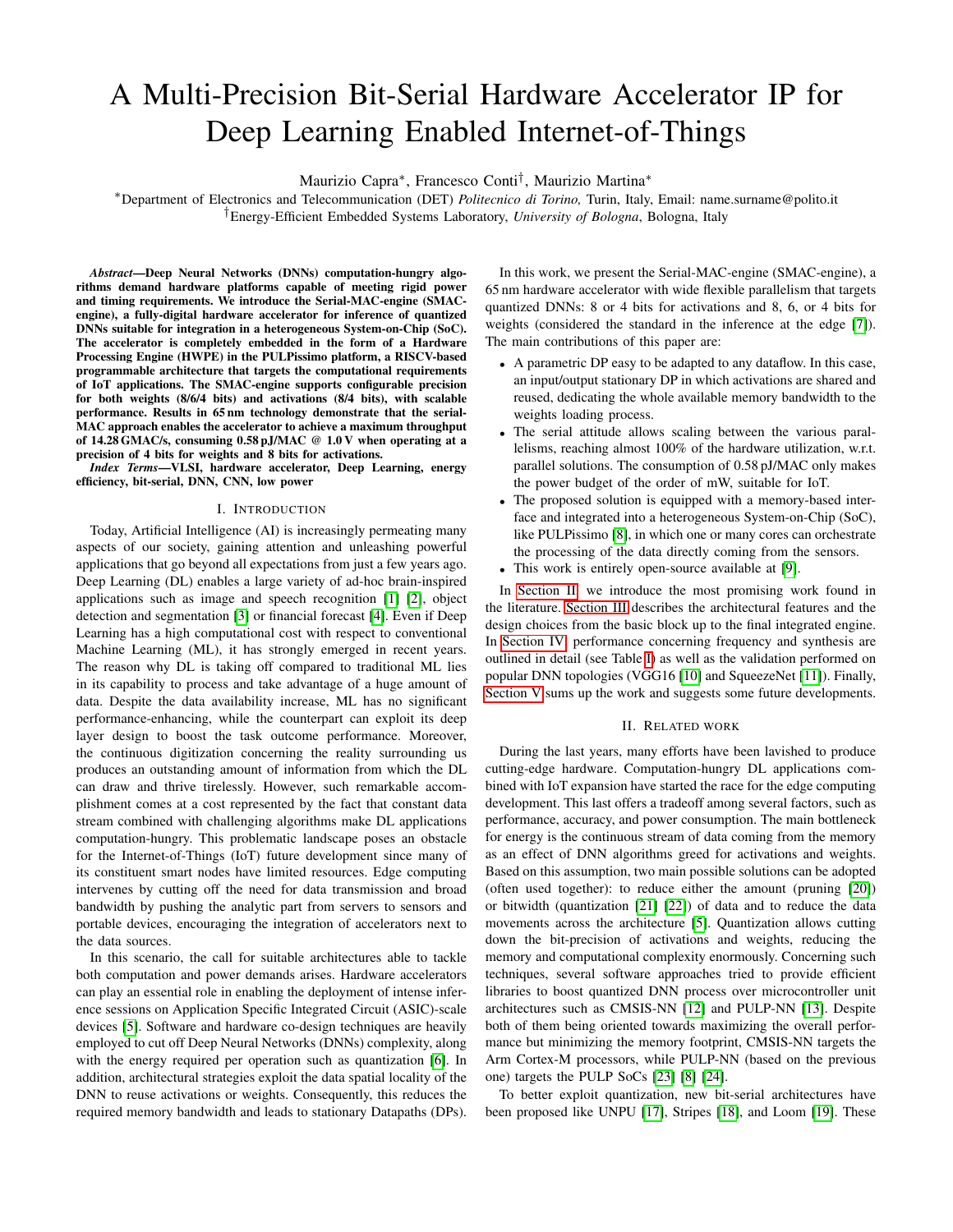| HW solution  |                     | Technology               | Frequency                | Area                        | Throughput               | Power ( $@ 25°C$ ) | Energy Efficiency        | Throughput/Area             |
|--------------|---------------------|--------------------------|--------------------------|-----------------------------|--------------------------|--------------------|--------------------------|-----------------------------|
|              |                     | [nm]                     | [MHz]                    | $\lceil \text{mm}^2 \rceil$ | [GMAC/s]                 | [mW]               | [pJ/MAC]                 | $\sqrt{\text{GMAC/s/mm}^2}$ |
| <b>SW</b>    | CMSIS-NN $[12]$     |                          |                          | -                           | $0.05 - 0.15$            | $-1000$            | $667 - 2000$             |                             |
|              | <b>PULP-NN [13]</b> |                          |                          | $\qquad \qquad$             | $0.5 - 1$                | $-100$             | $40 - 67$                |                             |
|              | ShiDianNao [14]     | 65                       | 1000                     | 4.86                        | 64                       | 320                |                          | 13.17                       |
| bit-parallel | Everiss $[15]$ @    | 65                       | 200                      | 12.25                       | 23                       | 278                | 12.09                    | 1.88                        |
|              | BRein [16] $@$ 1 V  | 65                       | 400                      | 3.9                         | 518                      | 600                |                          | 132.82                      |
|              | UNPU [17] @         | 65                       | <b>200</b>               | 16                          | 827                      | 5.92               | 0.36                     | 51.69                       |
| bit-serial   | Stripes [18]        |                          | $\overline{\phantom{a}}$ | 16                          | 345.6                    | 297                | 0.86                     | 21.6                        |
|              | Loom $[19]$         | $\overline{\phantom{a}}$ | $\overline{\phantom{0}}$ | $\overline{\phantom{0}}$    | $\overline{\phantom{0}}$ | -                  | $\overline{\phantom{a}}$ |                             |
|              | SMAC-E @ 1.0 V $*$  | 65                       | 476                      | 0.36                        | 14.28                    | 7.38               | 0.58                     | 40.8                        |
|              | SMAC-E @ 1.2 V $*$  | 65                       | 625                      | 0.36                        | 18.75                    | 12.91              | 0.76                     | 52.08                       |

#### TABLE I COMPARATIVE TABLE.

\* SMAC-E results refer to Pa=8 and Pw=4

allow to dynamically adapt to the incoming data bitwidth by enhancing hardware utilization compared to parallel solutions. Moreover, the serial approach requires straightforward arithmetic logic hardware that grants reduced area and power budgets, enabling the inference at the edge required by IoT.

A way to drastically reduce the data movement is to have a memory closely-coupled to the accelerator, avoiding deep hierarchy. UNPU [17] rely on a Tightly Coupled Data Memory (TCDM) through which it can be programmed and reach activations and weights. Data movement can also be minimized by adopting aggressive strategies of activations or weights reuse at the local level through the subcomponents of the design, like in the case of Eyeriss [15] where just 0.0029 DRAM access/multiply occur. Exploiting a different paradigm called logic-in memory, it is possible to drastically reduce the memory accesses since the computation is performed directly inside the memory like in BRein [16].

# III. ARCHITECTURE

## *A. Background*

The fundamental operation for both fully connected and convolutional layers is the multiply-and-accumulate (MAC). Since tens of thousands of MACs per layer occur, the need for high performance requires to develop a highly parallel structure able to allocate millions or billions of operations per second. Commonly, the most used paradigms are two: temporal and spatial architectures. Temporal ones are typically represented by CPUs and GPUs, where clusters of Arithmetic-Logic Units (ALUs) are driven from a unique core control. ALUs are decoupled, making communication or data transfer impossible, indeed data only come from the memory hierarchy. On the other hand, hardware accelerators exploit spatial architectures where ALUs, also named Processing Elements (PE), are distributed, forming a network in which data can travel through local memory buffers. Since data fetch and relocation are two of the most expensive tasks in terms of energy, architecture designs are tailored to adhoc dataflows [5], which data reuse cuts off memory and energy consumption. Each MAC needs to fetch an activation and a weight, for a total of two memory accesses, another memory access is needed to write back the result. In order to overcome such bottleneck, input and output stationary approaches have been developed. The former consists in reading the activations or weights once and then retain these values by means of registers as much as possible. On the contrary, the output stationary approach minimizes the energy demanded to write and read partial sums to and from memory. In

fact, by allocating accumulators, partial results are retained and reused locally.

In this work, we present an architecture that is both input and output stationary. Activations are shared among PEs and reused, while weights are continuously fetched. Three different accumulation levels avoid stressing the memory from the partial results stream as detailed in Subsection III-B.

Despite accelerators are specialized units able to perform just a few tasks, although, with high performance, they have to work in complex systems, such as a microprocessor. As a consequence, each accelerator must have a proper interface. In this current work, we integrated our SMAC-engine into the PULPissimo platform as a Hardware Processing Engine (HWPE) [25]. PULPissmo is a parallel ultra-low-power microcontroller architecture suitable to be embedded in an IoT endpoint [8]. Thus, the SMAC-engine would serve as a power-efficient extra-core for DNN edge processing. Its interface is composed of a TCDM and a microprogrammed Control Unit (CU). While the first is used by the central core to transfer data to the accelerator, the latter orchestrates the elaboration phase. The memory bandwidth towards the TCDM has been identified in 128 bits/cycle since this value ensures a good trade-off between the area and frequency of the engine as it will be further discussed in Subsection III-D.

With regard to the parallelism, the architecture aims to present a flexible solution able to process the state-of-the-art quantized neural networks found in the literature. Nowadays, thanks to quantization techniques, the required bitwidths have been identified in 8 and 4 bits for the activation width, called Pa, and in 8, 6, and 4 bits for the weights width, called Pw. The data bitwidth can be suitably modified (Pa and PW) in order to accommodate any application. The parallelism chosen in this work is now considered the state of the art for video applications and beyond [7]. Such choice allows not to deteriorate classification tasks of the DNNs while simultaneously speeding up the computation and strongly reducing the memory occupation, especially for the weights, which overall number tends to be greater than the number of activations.

For what concerns the data flow, we derived output and input stationary data flow in which convolution is performed by fetching the activations along the channels' direction. Algorithm 1 describes the data flow loops required to complete a convolution task using the typical sliding window technique, where  $x$  is the input feature map, *y* the output one, and *w* the kernel. Six nested loops are needed to cycle first over the channel depth, then over the kernel size, up to the feature maps size, moreover, two further loops serve for bit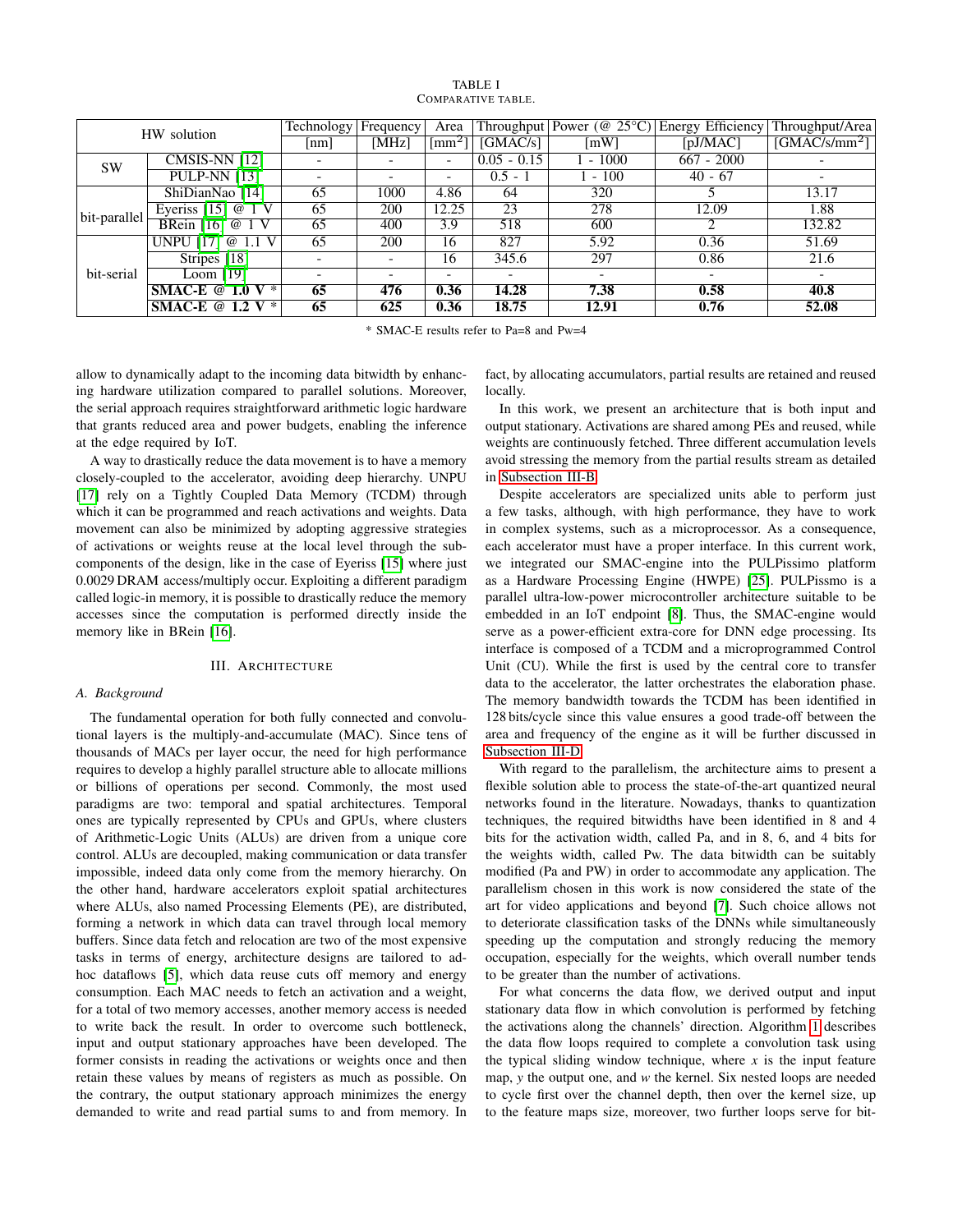wise operations. Shifting first the activations and then the weights from the Least Significant Bit (LSB) towards the Most Significant Bit (MSB), the engine produces the partial results through bit-serial multiplications and sums.  $n_W^{[i]}$ ,  $n_H^{[i]}$ ,  $n_C^{[i]}$  identify the width, height, and depth of the i-th feature map, while  $f^{[i]}$  is the size of the ith filter. Figure 1 is a representation of the above-mentioned data flow where activations and weights are fetched along the channel direction to produce output feature maps in the same orientation. Such an approach allows us to retain activations for as many kernels as possible inside the considered convolutional volume and locally accumulate partials sums until the end of the task.

|  |  | Algorithm 1 Convolution nested loops and bit-serial loops. |  |  |  |  |  |
|--|--|------------------------------------------------------------|--|--|--|--|--|
|--|--|------------------------------------------------------------|--|--|--|--|--|

| ConvolutionLoops:                                                                              |  |
|------------------------------------------------------------------------------------------------|--|
| 1: for $h_{out} = 0 : n_H^{[i]}$ do                                                            |  |
| <b>for</b> $w_{out} = 0 : n_{W}^{[i]}$ <b>do</b><br>2:                                         |  |
| <b>for</b> $k_{out} = 0 : n_C^{[i]}$ <b>do</b><br><b>for</b> $l = 0 : f^{[i]}$ <b>do</b><br>3: |  |
| 4:                                                                                             |  |
| <b>for</b> $j = 0 : f^{[i]}$ <b>do</b><br>5:                                                   |  |
| for $k_{in} = 0 : n_C^{[i-1]}$ do<br>6:                                                        |  |
| $Bit - SerialLoops:$                                                                           |  |
| for whit $= LSB$ : MSB do<br>7:                                                                |  |
| for $xbit = LSB : MSB$ do<br>8:                                                                |  |
| $y[k_{out}][w_{out}][h_{out}]$ + =<br>9:                                                       |  |
| $x[k_{in}][w_{out} + l][h_{out} + j][xbit] \times W[k_{out}][k_{in}][l][j][wbit]$              |  |



Fig. 1. Input/Output stationary data flow visualization.

#### *B. SMAC*

The SMAC's basic structure, Figure 2, is based on the one proposed by Sharify et al. named Loom [19] and by Lee et al. UNPU [17].

While we derived the main architecture from the first, we were inspired by the second in terms of energy efficiency and data bitwidth, however, using limited resources w.r.t. UNPU to make the architecture more suitable to the target platform (Subsection III-D).

Loom architecture was inspired in turn by DaDianNao [26], where the structure can perform M MAC operations per cycle concurrently. Nonetheless, allocating M multipliers and an adder tree would severely impact the final clock frequency, especially when M is large. By replacing the parallel structure with a serial one, multipliers can be substituted by AND gates. The throughput is kept unchanged by increasing the number of computational engines. With such a structure, M MAC operations, equivalent to the ones performed by the parallel structure, can be performed only thanks to two accumulators inserted after the AND block to retain the partial sums. Indeed, while the weight bits are stationary, the activation bits are shifted

serially, and the partial sums relative to the fixed weight bit have to be summed together by a first accumulator AC1. The coherence among the partial sums is kept by performing a shift to the right. This is correct provided that activations and weights are shifted from the least significant bit (LSB) to the most significant bit (MSB), otherwise, the shifting would be performed in the opposite direction.

Following the same logic, a second accumulator AC2 has been inserted after the previous one to take care of the partial results obtained for each of the weight bit. Moreover, since data are represented in two's complement, a register between AC1 e AC2 allows inverting the content of AC1 whenever the weight bits are fixed to the MSB. Unlike AC1, AC2 is composed of 4 registers, this allows to work with four different filters in parallel and retain their partial sums. A third and final accumulator AC3 has been inserted to sum together partial results belonging to the same convolutional volume.

Ideally, after the convolution operation has been completed, the outcome must be quantized to be again represented with the same bitwidth of the input activations, thus with Pa bits. The amount of required shifting depends on the size of the specific convolutional layer. However, the idea of instantiating barrel shifters to perform quantization is not particularly convenient, mostly due to the area overhead requirements, which would lead to an unacceptable area occupation. A simple, but effective solution is to perform quantization serially by using shift registers in AC3 stage. Hence, once the convolution operation is done, a pre-loaded programmable counter can be exploited to serially shift the registers' values. Finally, after the quantization step, one of the most used activations function, the Rectified Linear Unit (ReLU), has been inserted. The ReLU is performed thanks to a multiplexer that uses as input selection the MSB of the convolution output.

# *C. SMAC-engine*

The hardware datapath's width has been designed on the worst case, i.e., considering the maximum bitwidth for both activations and weights,  $Pa = 8$  and  $Pw = 8$ .

Unlike the parallel solution, the serial one requires increased latency to perform M MACs. Instead of M MAC/cycle, it can perform M MACs after Pa×Pw cycles. Thus, for the serial solution in order to match the same throughput as the parallel one, the number of MAC blocks must be increased by Pa×Pw times. Since the serial solution employs far less hardware than the parallel counterpart, even instantiating more multipliers, the area remains reasonable.

To establish an acceptable value for M, a comparison in terms of area vs. operating frequency between parallel and serial approaches has been performed. Using the UMC-65 nm library in worst-case conditions, namely 0.9 V supply voltage @ 125 °C, we found that even if the SMAC block is replicated Pa×Pw times, the area for the parallel case is still 2.9× larger. Indeed, a SMAC block requires an order of magnitude less area than the parallel counterpart and is capable of reaching a maximum frequency that is nearly twice. This analysis has shown that a good trade-off among area, bandwidth, and frequency is obtained with  $M = 16$ , as described in Subsection III-D.

In conclusion, the SMAC-engine is a cluster of  $Pa \times Pw = 64$  SMAC blocks designed to support the worst-case ( $Pa = 8$  and  $Pw = 8$ ) and with  $M = 16$ . Activations are shared among SMACs, so the engine can process M activations per convolution, while each SMAC can take care of M weights per filter. Thus, the SMAC-engine can process 64 filters per convolution, that can be expanded to 256 thanks to the four registers in AC2 and AC3 stages. When more than 256 filters are involved, such as 512 for example, the structure handles splitting the operation into two parts.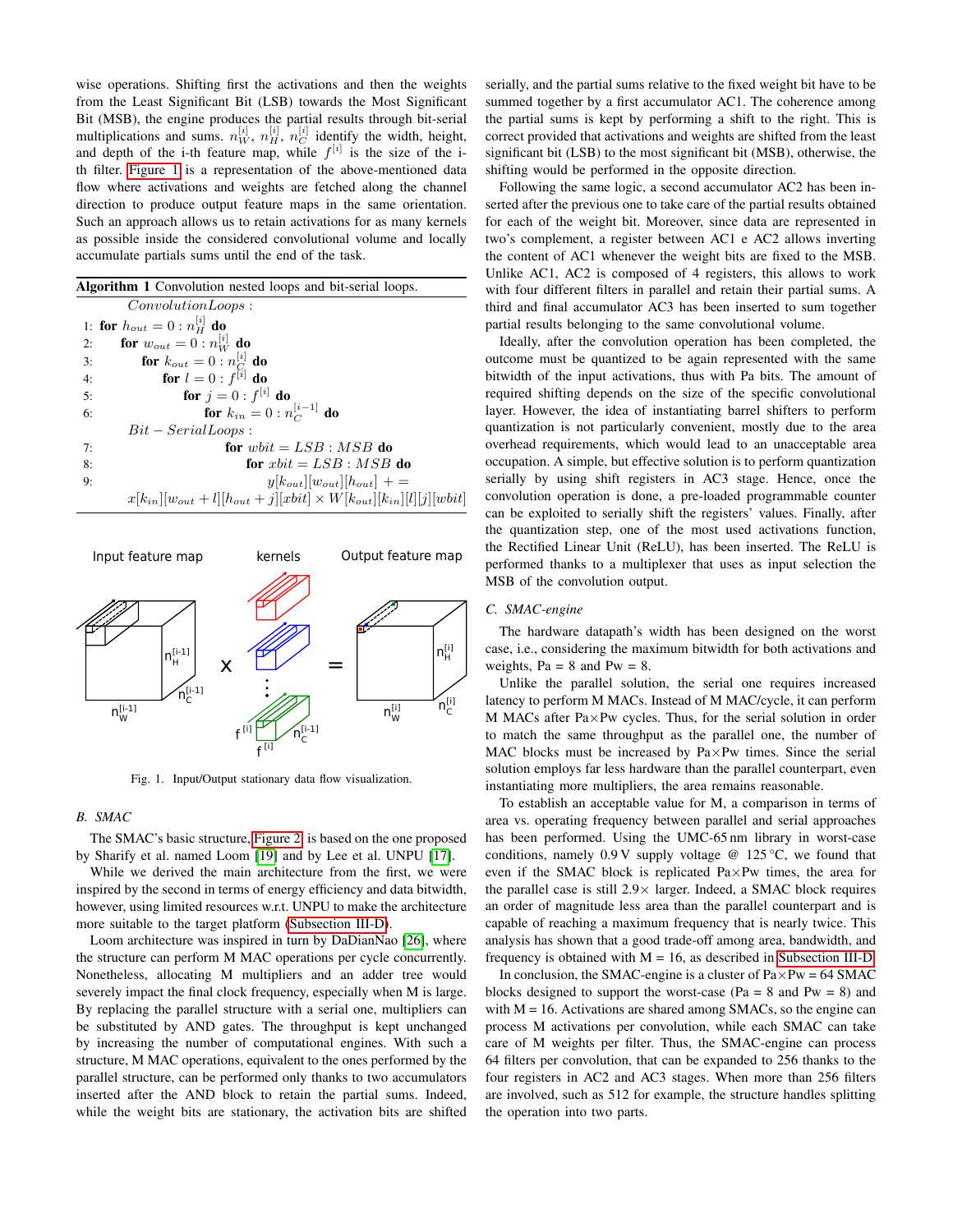

Fig. 2. Datapath architecture of a single SMAC block.

Besides the datapath, the SMAC-engine is equipped with a lowlevel Control Unit (CU) in charge of generating the control signals to orchestrate the convolution operation. It can work with kernels up to  $3\times3$ , but potentially it can be expanded to work with larger filters, provided that the accumulator AC3 is adequately sized to store more partial results. Low-level CU is composed of two main modules: a 16 states Finite State Machine (FSM) able to drive the DP progress, and a cluster of counters required to schedule the FSM evolution. The FSM generates status signals required by a high-level FSM that handles address generation and the memory interface as described in Subsection III-D.

#### *D. PULPissimo-integration*



Fig. 3. HWPE architecture. The SMAC-engine is integrate in PULPissimo by means of a control and a Streamer. The first orchestrates the elaboration thanks to a Low-Level and a High-Level FSM and a register file, while the second manages the data streams.

One of this paper's main contributions is to provide a hardware accelerator fully integrated into a microcontroller-based platform capable of enabling DL in an IoT node. The target platform is PULPissimo since it offers the opportunity to integrate accelerators in the form of HWPE, and it is also entirely open-source. There is no direct communication between the processor present in PULPissimo and the HWPE, but data (activations and weights) are written in the TCDM by the former and fetched by the latter, and vice-versa. Since the TCDM is shared with other components present in the SoC, an interface mechanism that manages the accesses is needed, as described in [23]. Such an entity is called Streamer. It follows a handshake protocol to establish a directional connection through which data streams can flow. Whenever different clock domains are present, a FIFO can be used to connect a Load Unit and a Store Unit avoiding the leak of information. Besides the Streamer, another interface is necessary to program the accelerator by setting the counters' values accordingly to the size of the convolutional layer to be processed. This is why the HWPE presents a peripheral channel connected with a memory-mapped register file, as illustrated in Figure 3. The central core present in PULPissimo exploits such peripheral to upload setting values, which will then be used to program the counters (present in the low-level CU) and the microprogrammed high-level CU. At the beginning of the convolution operation, while activations and weights are uploaded to the engine, counters are updated with the corresponding value of the register file that depends on the current convolutional layer's size.

As previously stated, the maximum bandwidth is 128 bit/cycle. This bandwidth is related to how the Streamer handles the TCDM both during reading and writing operations. Considering the maximum activations and weights bitwidth, we can state that it is possible to fetch either 128/Pa = 16 activations or weights in a single cycle. This is another reason to choose  $M = 16$ .

Since the dataflow has been chosen to be input stationary, the SMAC-engine is built in a direction that maximizes the number of usable filters with the same activations. Explicitly, allocating 64 SMAC blocks sharing the same activations is feasible thanks to the serial approach in executing multiplications. Exploiting the available bandwidth to fetch 128 weight bits per cycle (instead of 128/Pw = 16 weights on the entire bitwidth), in Pa =  $8$  cycles (required to shift the activation bits) it is possible to achieve a total of  $128 \times 8 = 1024$ bits, that is precisely the number of bits necessary to feed 64 SMAC blocks, each working with  $M = 16$ .

All the source files of the SMAC-engine and the instructions for its correct integration in Pulpissimo are available online [9].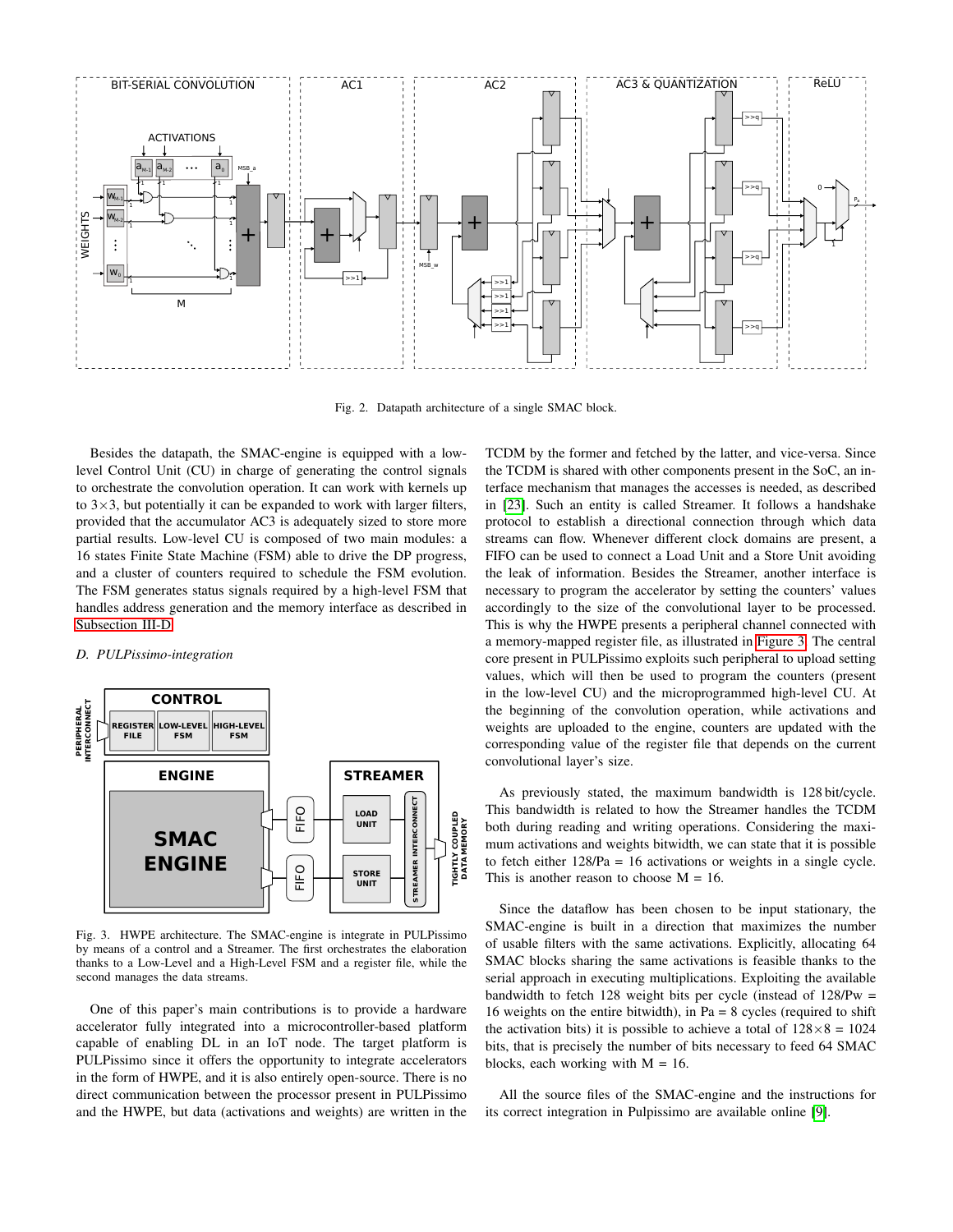# IV. RESULTS

The Serial-MAC-engine has been synthesized with a 65 nm UMC technology in worst-case conditions  $(0.9 \text{ V} \otimes 125 \text{ °C})$  leading to 0.36 mm<sup>2</sup> silicon area coverage. To validate the architecture and define its behavior, VGG16 and SqueezeNet have been used as a testbench implementing different parallelism widths. Table I compares the SMAC-engine with other state-of-the-art architectures devoted to DNN algorithms processing described in Section II. Considering that in convolutional networks, the basic operation is represented by a MAC, we used the energy efficiency metric defined as the energy needed to perform a complete MAC. The SMAC-engine with its 0.58 pJ/MAC can be compared with the efficiency expressed by UNPU [17]. Even if the latter has a much higher throughput, our solution features a  $44.4 \times$  smaller area, fundamental in areaconstrained platforms such as IoT edge nodes. Moreover, with the same silicon coverage, the performance would be almost identical, as depicted by the throughput to area ratio in the last column, Table I. Furthermore, while UNPU is a stand-alone accelerator, our work is already integrated in a microcontroller-based system and ready to use. The SMAC-engine outperforms Eyeriss [15] and BRein [16] in terms of energy efficiency, while being comparable to Stripes [18] that follows the same serial approach. Although the architecture was inspired in part by Loom [19], unfortunately, the latter does not offer an implementation on any technological node, making the comparison incomplete. The SMAC-engine, therefore, represents a possible detailed implementation of a Loom alike architecture.

Software methods like [12] and [13] offer high-level flexibility suitable for several different hardware platforms, boosting their applications. However, our ASIC-based approach represents a DNNtailored hardware accelerator capable of optimizing every step from data transaction to the MAC execution.

The current design represents an example of how the SMAC-engine could scale. We fixed  $M = 16$  and the maximum width of activations and weights to 8 bits, but potentially the scheme can be enlarged to accommodate more general cases as well as tailored on a specific instance where the optimization has to be pushed to the limit. Even the maximum kernel size can be modified by adjusting the AC3 width. In all the above-mentioned scaling paradigms, the DP bitwidth needs to be tuned according to the application to be tackled, while the CU remains unchanged since it can be programmed through the external peripheral. Additionally, as SMAC blocks are replicated to share activations, they can be replicated to share weights in a systolic array fashion (this will be investigated as future work).

Figure 4 illustrates how in VGG16 and SqueezeNet, the throughput, intended as the number of MAC per clock cycle, remains unchanged over the kernel sizes according to different values of Pa and Pw. Consequently, the bottleneck is represented by the data parallelism regardless of which layer is being processed. Therefore, knowing that, as mentioned above, the SMAC-engine can easily be scaled in all its parameters, the designer can adapt those features in such a way that the required throughput is met. The efficiency drop in Squeezenet's conv1 is due to the fact that the 7x7 kernel has been decomposed into two 3x3 kernels that slow down the execution.

Table II shows how data bitwidth affects the latency and the power consumption having as target the third layer of VGG16. This condition stresses the SMAC-engine to work with a number of filters greater than the default one (64), resulting in one of the most powerhungry configurations. The number of cycles refers to the clock latency required to load activations and weights, process the entire convolutional volume, and store the results back into the memory.



Fig. 4. Layers throughput over several bitwidth combinations.

TABLE II NUMBER OF CYCLE AND POWER CONSUMPTION WITH DIFFERENT DATA BITWIDTH RELATED TO A FILTER OF SIZE  $3 \times 3 \times 128 \times 128$ .

| <b>Bitwidth</b> | # cycle [M] |             | Throughput [MAC/cycle] | Power [mW] |
|-----------------|-------------|-------------|------------------------|------------|
|                 |             | <b>SMAC</b> | SMAC-engine            |            |
| Pa=4. $Pw=4$    | 30.84       | 0.937       | 59.97                  | 7.38       |
| Pa=8. $Pw=4$    | 58.92       | 0.490       | 31.39                  | 7.38       |
| Pa=8. Pw=6      | 88.67       | 0.326       | 20.86                  | 7.41       |
| Pa=8. $Pw=8$    | 117.57      | 0.246       | 15.73                  | 7.42       |

Results obtained @ 1.0 V with an operating frequency of 476 MHz

Since multiplications are performed serially, the throughput tends to decrease by increasing data width as depicted in the third and fourth columns, where both single SMAC and SMAC-engine (64 SMACs) are results reported. Even though the required clock cycles increase 4x going from the narrower bitwidth to the larger one, the power undergoes a negligible increase of just  $40 \mu W$ , thanks again to the bit by bit multiplication. This is an excellent indicator that hardware usage is constant and there are no parts that waste energy when halving bitwidth.

# V. CONCLUSION

This work introduces the Serial-MAC-engine (SMAC-engine), a 65 nm convolutional hardware accelerator with variable parallelism suitable for quantized neural networks. The 14.28 GMAC /s at the cost of 0.58 pJ/MAC @ 1.0 V have been achieved exploiting a serial approach where multiplication is performed bit by bit, reducing enormously the hardware required for multipliers and consequently boosting the maximum accessible frequency. The wide choice in the data parallelism enables the architecture to make inference on several applications and networks targeting the Internet-of-Things paradigm.

The accelerator is fully integrated into a microcontroller-based platform, namely PULPissimo. In such an SoC platform, the central core drives the SMAC-engine through its memory-based programmable interface specifying which kind of operation the accelerator must execute.

The source code and the instructions to integrate the accelerator in PULPIssimo are available online [9].

#### ACKNOWLEDGMENT

The authors would like to thank Mr. Mattia Carlo Petruzzellis for his precious work during his master thesis period. His attitude and expertise have been fundamental in order for the project to succeed.